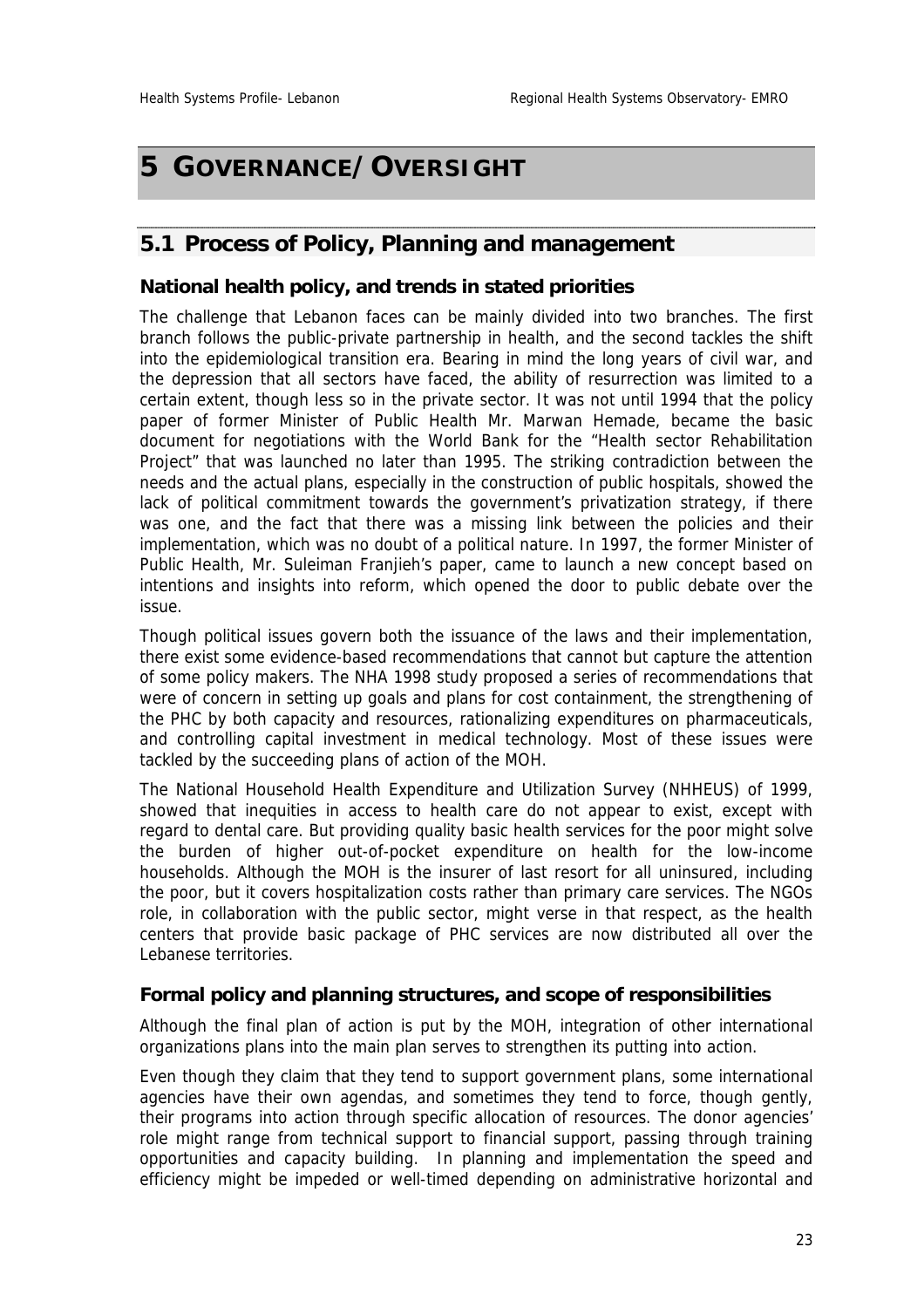vertical criteria. Some programs might depend on more than one governmental body, in addition to some private bodies, which would render the information cumbersome and the achievement delayed. The body that is formally responsible for generation of information and statistics in the country is the Central Administration of Statistics (CAS). The CAS is directly affiliated to the Council of Ministers. But, due to administrative conflicts and sometimes the lack of timely data, parallel generation of information might occur which renders the conflict between the CAS and other bodies, both private and public, inevitable. The highest fragmentation in the health sector exists at the level of financing. With six public funding agencies affiliated to five governmental bodies in the scene, the enhancement of the unified database will solve much of the issue of overlap in financing and management. In addition, the MOH, as part of its Four-year plan (2003- 2006), will redefine responsibilities, lines of authority and reporting mechanisms in all MOH units to solve the issue of bureaucratic impediments.

## **Key legal and other regulatory instruments and bodies:**

It is true that the MOH is the main body responsible for health in the country, but regulation of the sector is not solely in the hands of the ministry. For example, political issues always govern the supply of hospital beds; but fortunately the accreditation system of hospitals came to partially solve that concern through decreasing the number of contracted hospitals due to the lack of required standards. The discrepancy that exists in human resources, though, needs further enforcement as to the limits that are put on the establishment of new medical schools and the bettering of employment conditions of nurses and community workers. So far, private providers have been investing in areas to maximize profit, which calls for the role of the MOH to provide equal accessibility of the uninsured through contracting with providers in all regions, thus insuring equity. The collaboration between the MOH from one part and the Order of Physicians and the Syndicate of Private Hospitals from the other part should be enhanced on a transparent basis for the support of an equitable and better quality health sector.

# **5.2 Decentralization: Key characteristics of principal types**

#### **Within the MOH:**

In the MOH, and at the central level, different departments have certain legal responsibilities as defined by law. In addition, the financial issues are tackled by the Accounting Department, which is part of the secretariat. Decisions of recruitment in the public sector as a whole are the responsibility of the Civil Service Board (CSB). Some recruitment is done at the level of the Minister, for short-term contracts covered by the special budget procured to the Minister. Delegation of powers range from the level of Head of Department, to the Director General, who is the top level employee, depending of the issue under decision.

Within the MOH central offices, there are four main bodies that have continuous relations to administrative authorities in the Mohafazat. Firstly, and in addition to their having a local representative, the PHC and Reproductive health team have routine contact with the centers as part of their administrative responsibilities; they also conduct training sessions whenever needed. Second, fall the inspector pharmacists and doctors that conduct rounds as per request of the Head of Department of Pharmacy and Head of Directorate of Curative Care, respectively, as a part of their control over local pharmacies and private hospitals. The third team consists of information technologists as part of the installation of the visa billing and database unification software at the district levels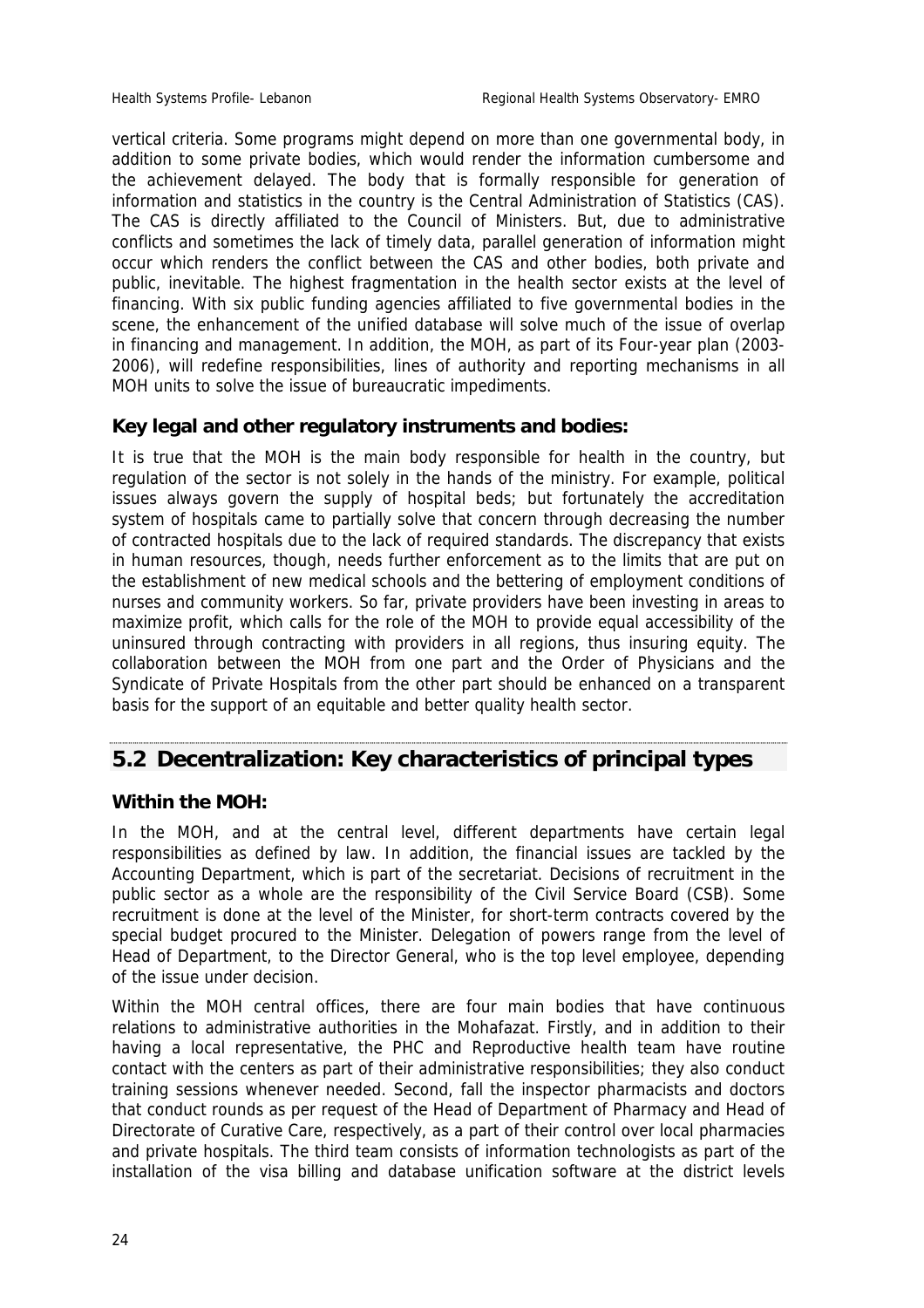where the visas for inpatient care are granted. And, finally comes the Epidemiology Surveillance Unit establishing links with Qada physicians, which is the second administrative local level, and local authorities as far as communicable disease reporting and as outbreak management teams. In addition, immunization campaigns are conducted at specific times of the year, and they are conducted by the central team at the Directorate of Prevention in collaboration with local authorities. Also, inspector doctors are assigned to private hospitals to grant first level permissions for treatment at the expense of the Ministry.

## **State or local governments**

There are three administrative levels in Lebanon, The Mohafaza, the Qada and the village. The MOH central administration, which is located in Beirut, is represented till the second administrative level with five Health Chiefs in the five Mohafazas, and 25 Qada physicians. The decentralization in Lebanon is partially active in terms of local activities, like inspection for food and water hygiene, the medical consultations in the dispensaries, as well as school health programs and inquires in collaboration with the Ministry of Education. But, although the responsibility is full regarding gate keeping role between the Qada and the central administration, the authority remains minimal, not to mention the financial inflexibility. Qada physicians report to the Directorate of Prevention at the central level. The Directorate of Prevention grants small financial lump sums after approval of the Accounting Department. A prior request by the Qada physician is required through the Health Chief of the Mohafaza based on a specific program of action for the year ahead. Monthly reports are routinely submitted by the Qada physician to the Directorate of Prevention through the Mohafaza chiefs, in which activities as well as recommendations for future actions are provided.

## **Greater public hospital autonomy**

The law of public hospital autonomy issued in 1996 is on its way for completion. There were 22 public hospitals actively working at the end of 2004. It is expected that at the end of 2005 there will be 32 active hospitals, in all six Mohafazat including Beirut, and all acting under the law of Public Hospitals Autonomy. The evaluation of the experience is currently to be launched as part of the Plan of Action of the MOH, which has for one of its goals the strengthening of public hospitals autonomy.

## **Private Service providers, through contracts**

Private hospitals distributed throughout the Lebanese territory have contracts with public providers to render services for the population under different schemes. The disbursement of beneficiaries for services rendered might vary between direct payment to the hospitals and reimbursement after full payment (e.g. in case of ambulatory care and drugs). Inspector doctors are present in each hospital to grant permission of entry through making sure that the occupancy rate for the day permits. This is relevant for all public financing schemes. Bills are submitted by hospitals at the end of each month to the public financing agency for auditing and performing quality checks. In addition, inspector doctors perform rounds on hospitals to make sure that quality is offered at a contained cost.

#### **Main problems and benefits to date:**

Decentralization is not a strong feature of the system. Except for Primary Health Care, the experience with decentralization does not grant it a very strong position. Currently, a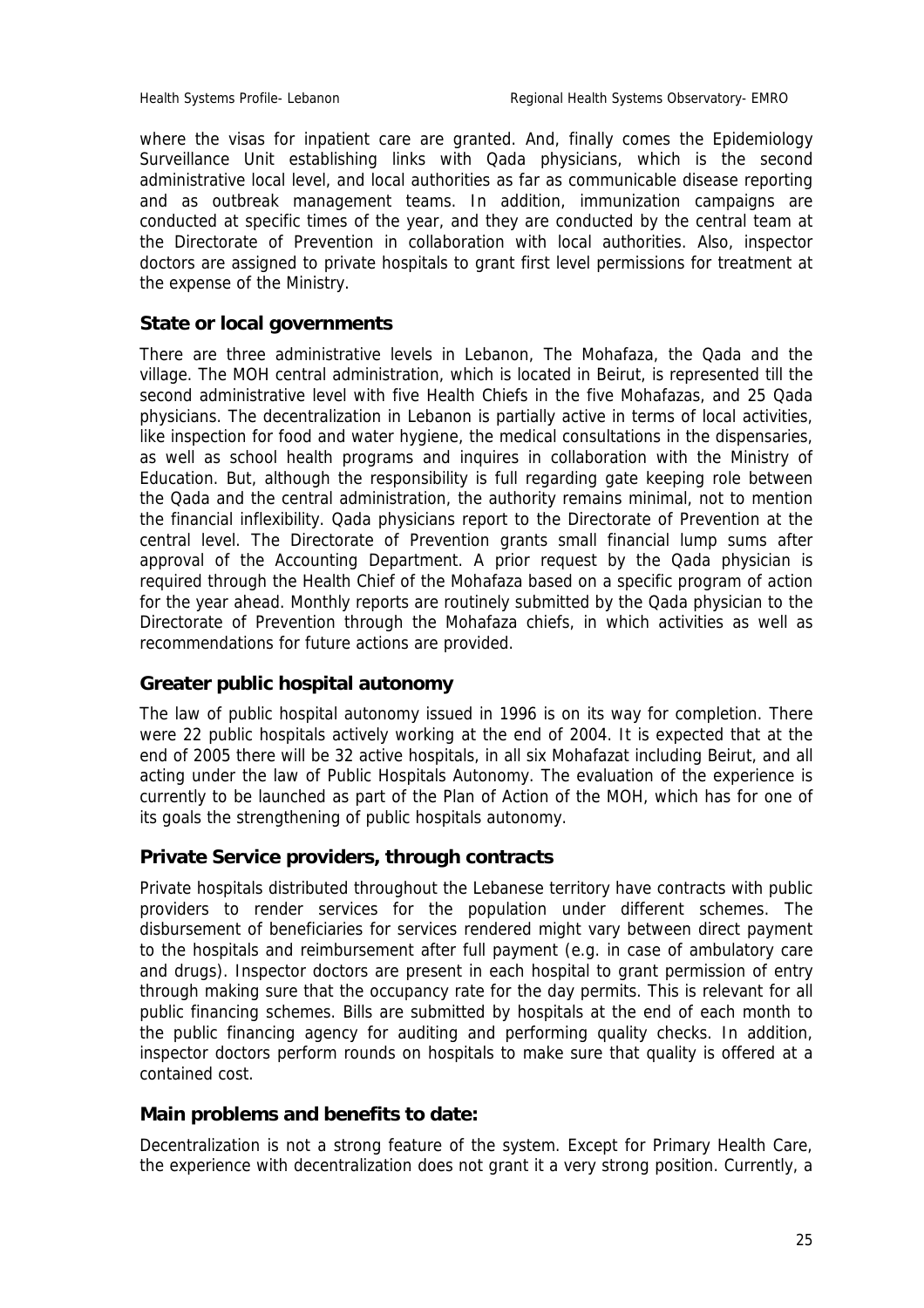new program was initiated concerning district (Qada) level information system. The program is at the pilot testing level.

#### **Integration of Services**

For so long the preventive services as provided through the dispensaries were part of the public hospitals that provide curative services. Both the dispensaries and the public hospitals had for central point of reference the Department of Hospitals at the Directorate of Medical Care at the MOH. The hampering of the public system during the war period has weakened this integration due to weakness of the system as a whole. Though it was accidental, the resuscitation of the system was easier through working it into parts. Currently, with the strengthening of PHC through specific health centers that have evolved, with all the basic package of services they provide and under the patronage of the Directorate of Prevention; Together with the development of the law of Public Hospitals Autonomy, the integration of services are being blocked. But the establishment of referral hospitals at the peripheries, together with the provision of basic curative services, like drugs and small surgeries, at the level of Primary Health Care centers could be considered as one step ahead in integration although at the administrative level separate authorities for preventive and curative services are in charge.

#### **5.3 Health Information Systems**

## **Organization, reporting relationships, timeliness**

Maybe one of the factors that weaken the health care system is the lack of timely information and transparent dissemination of data. There are three major data categories flowing in the System. Preventive care data, Curative Care data and administrative data sets. Data collected by MOH ranges from demographic information about patients, to resource and quality management information, pharmaceutical and drug use, to very confidential information related to disease and epidemics reported by health care providers. The periodicity of reporting of information varies between reports, ranging from immediate reporting (in case of outbreaks, and certain communicable diseases), to on demand reporting, passing through weekly, monthly and yearly reports. Hospital bills of patients treated at the expense of the Ministry from private and public autonomous hospitals are to be reported monthly, as a hard copy and an electronic copy, for auditing and control before payment. The Epidemiological Surveillance Unit is responsible for the collection of information regarding communicable diseases from districts (Qada) and private hospitals and clinics, on an immediate and weekly basis, and insuring the timeliness of information. In addition, the Department of Statistics receives monthly reports of births and deaths, reported from local authorities of the Ministry of Interior, in addition to district reports through the Mohafaza health chiefs. Moreover, the Primary Health Care department receives monthly reports from district health centers regarding the administrative status, the medical consultations achieved and drugs dispensed; in addition to occasional drug requests upon need. With the diversity of information received, there exists no integration and full automation of data, not at the district level, nor at the central level. Currently, hospitalization data are under the attempt of full automation and a link exists between the districts and the central administration from one part, and the Ministry and other public funding agencies from the other. This Beneficiaries Connecting Database will be the first attempt towards a National Information System. The Preventive care data, though, is highly fragmented and should be unified to insure that no duplication of data exists and to improve the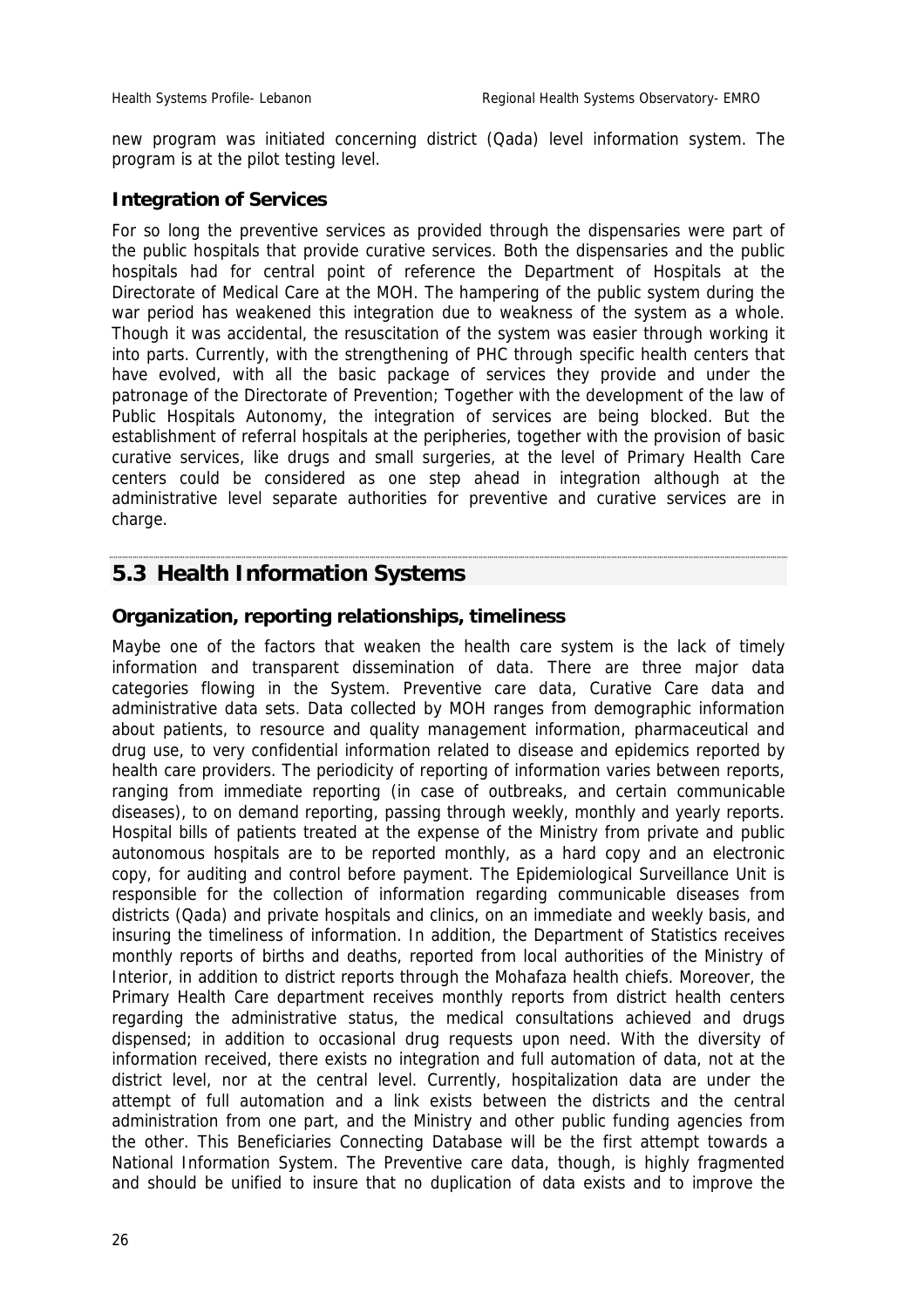connection between different departments at the ministry having data of common interests. At the MOH, still, the recent establishing of the Medical Human Resource management application will insure a human resource unified database in the country. By the fact that all medical personnel should get their license from the MOH before practice, all information about all personnel working in the health field can be accessed.

Health data generated outside the Ministry by other bodies, like those generated at the NSSF, CSC, Military forces schemes and private insurance; or those generated through research or compilation, cannot be accessed except through formal protocols.

## **Data availability and access**

All the above-mentioned activities relating to the information systems at MOH are done internally. Dissemination of data is another issue. Concerns of privacy and data exclusivity still prevail. Not only this, but data generated at certain departments cannot be accessed from another department inside the Ministry without passing through certain bureaucratic protocols.

Whenever international agencies are involved, either financially or technically, progress reports are due according to predefined terms of reference. So, it's actually easier to access the data reports from international donor agencies than from the Ministry, especially when development programs are concerned. The private sector, though, deems data as of private nature and should not be disseminated.

The Central Administration of Statistics (CAS) is the official body responsible for acquiring and disseminating of information in the country. Demographic, economic, health related data, can be accessed by visiting the CAS website at http://www.cas.gov.lb

## **Sources of information**

Although there exists a national body, the CAS that is responsible for collection of statistical data from different institutions, information should be gathered from different sources, including all Ministries. So far, sources of information consist of vital registration data as reported by the Ministry of Interior to the CAS and published on their website (http://www.cas.gov.lb) in addition to some studies and researches. Some studies constitute, currently, the basic sources of information in the health field. The Ministry of Social Affairs (MOSA) survey in 1996 managed to classify the estimated population of Lebanon as per Qada, while the "Conditions de vie des Menages" in 1997 and The National Household Health Expenditure and Utilization Survey in 1999 both done by CAS, constitute the sole sources for estimates of population statistics at the Mohafaza level, in addition to reported morbidity, utilization of health services and consumer satisfaction assessment among other things. The Pap Child survey, done in 1996 contains the sole Maternal Mortality ratio figure generated in the country as104 per 100000 live births. The Health Sector and Reform in Lebanon, done by Dr. Walid Ammar, Director General of Health in collaboration with WHO, and published in 2003, constitutes the first source of information about the health profile of Lebanon after the war. The single source of information about National Health Accounts, is the NHA 1998, published in 2001 and will, hopefully be updated this year for accounts of 2003. Moreover, a new population-based survey was achieved by CAS, for which the data is about to be published. In addition, some small-scale studies exist which cannot be considered national. Hence, sources of information are fragmented and incomplete, in addition to the lack of timeliness and prompt research that is still missing at the national level.